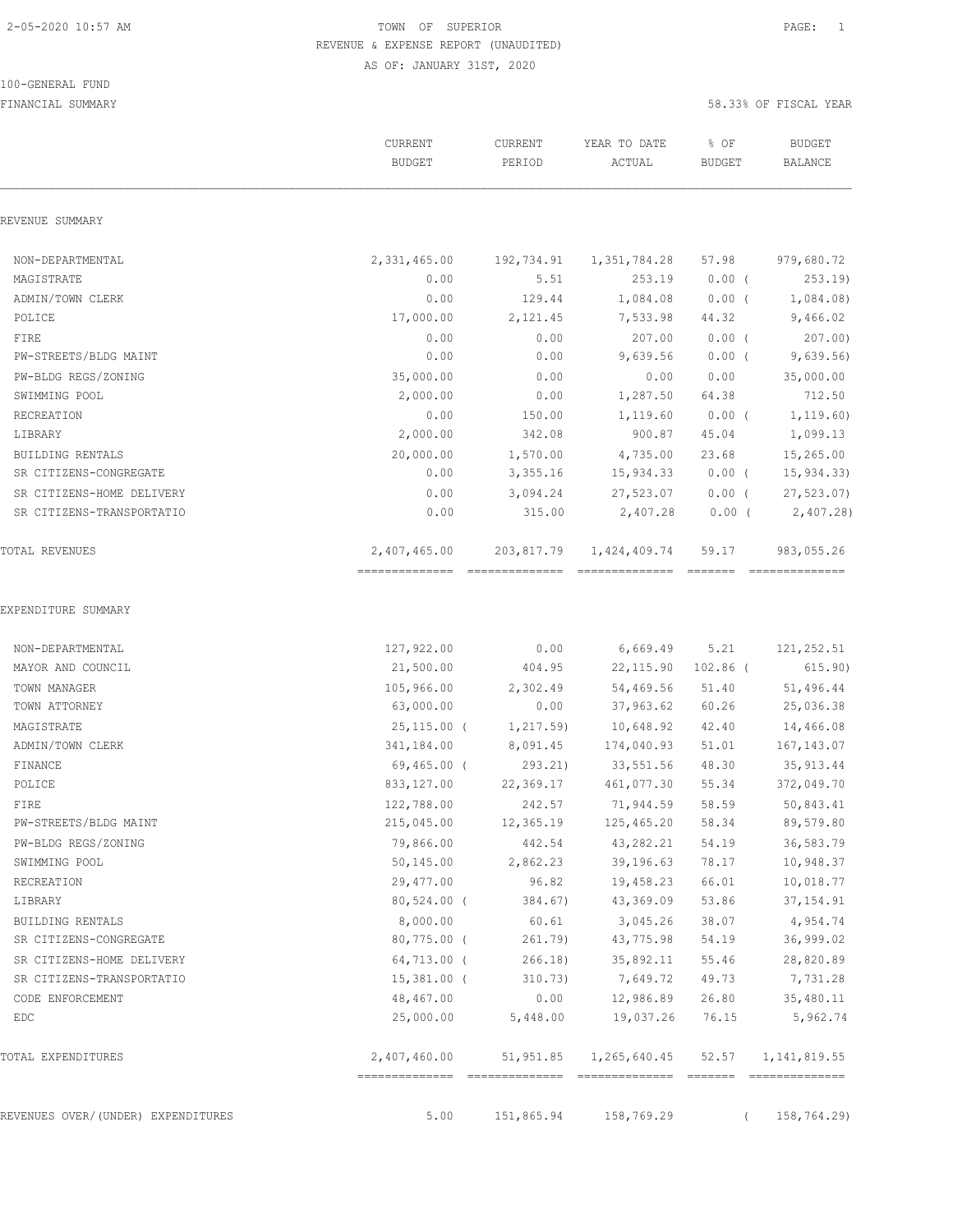|                                    | <b>CURRENT</b><br><b>BUDGET</b> | <b>CURRENT</b><br>PERIOD | YEAR TO DATE<br>ACTUAL     | % OF<br><b>BUDGET</b> | BUDGET<br><b>BALANCE</b>     |
|------------------------------------|---------------------------------|--------------------------|----------------------------|-----------------------|------------------------------|
| REVENUE SUMMARY                    |                                 |                          |                            |                       |                              |
| NON-DEPARTMENTAL                   | 17,481.00                       | 660.00                   | 3,250.00 18.59             |                       | 14,231.00                    |
| <b>TOTAL REVENUES</b>              | 17,481.00<br>==============     | 660.00<br>============== | 3,250.00<br>============== | 18.59                 | 14,231.00<br>==========      |
| EXPENDITURE SUMMARY                |                                 |                          |                            |                       |                              |
| NON-DEPARTMENTAL                   | 17,481.00                       | 0.00                     |                            |                       | 20,727.30 118.57 ( 3,246.30) |
| TOTAL EXPENDITURES                 | 17,481.00                       | 0.00                     | 20,727.30 118.57 (         |                       | 3, 246.30                    |
| REVENUES OVER/(UNDER) EXPENDITURES | 0.00                            |                          | 660.00 ( 17,477.30)        |                       | 17,477.30                    |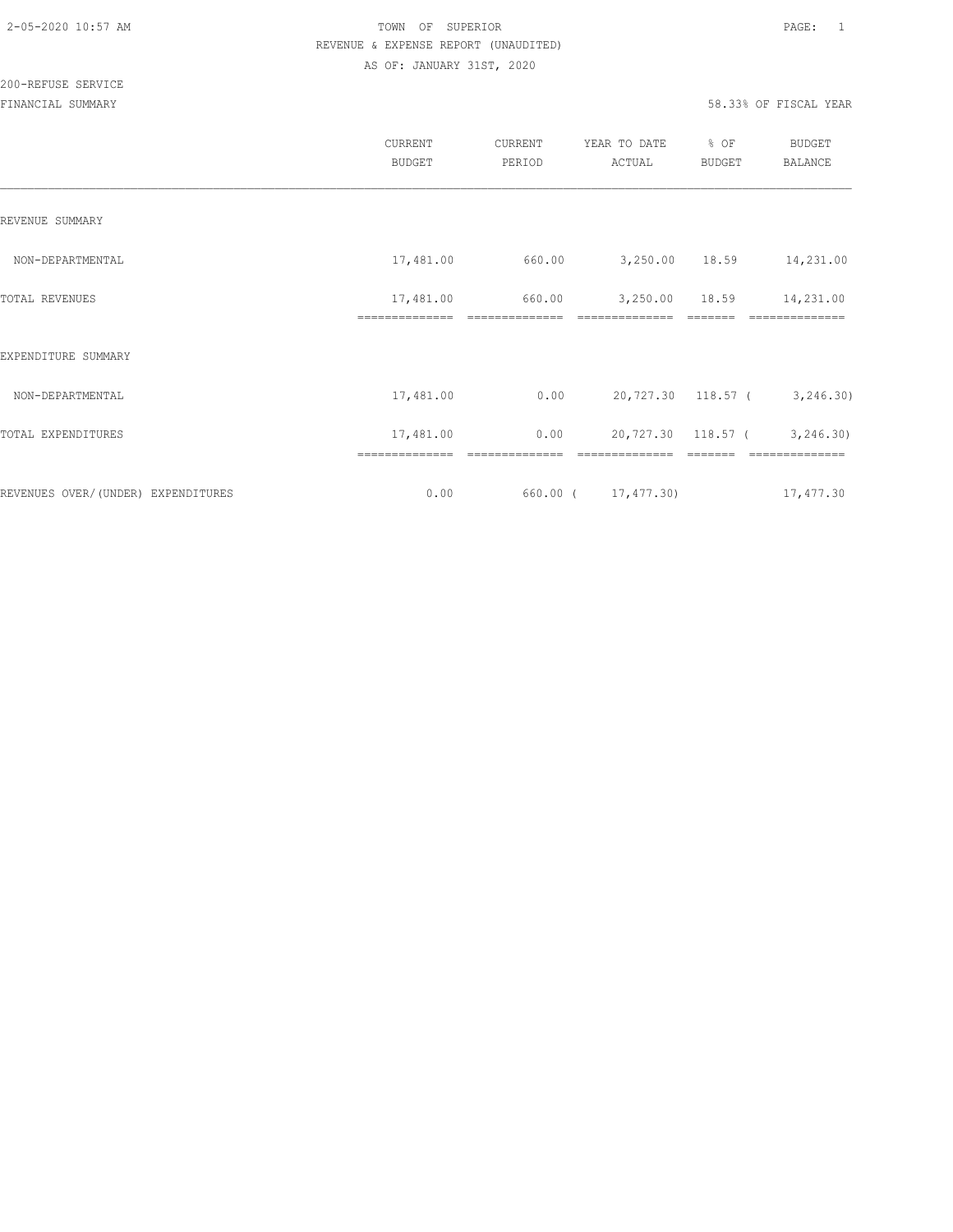#### 210-SEWER

|                                    | CURRENT<br><b>BUDGET</b> | CURRENT<br>PERIOD | YEAR TO DATE<br>ACTUAL          | % OF<br><b>BUDGET</b> | <b>BUDGET</b><br>BALANCE |
|------------------------------------|--------------------------|-------------------|---------------------------------|-----------------------|--------------------------|
| REVENUE SUMMARY                    |                          |                   |                                 |                       |                          |
| NON-DEPARTMENTAL                   | 425,622.00               |                   | 37, 151. 31 229, 060. 93 53. 82 |                       | 196,561.07               |
| TOTAL REVENUES                     | 425,622.00               |                   | 37, 151. 31 229, 060. 93 53. 82 |                       | 196,561.07               |
| EXPENDITURE SUMMARY                | ==============           | ==============    | ==============                  | =======               | ==============           |
| NON-DEPARTMENTAL                   | 425,622.00               |                   | 7,747.22 188,823.65 44.36       |                       | 236,798.35               |
| TOTAL EXPENDITURES                 | 425,622.00               |                   | 7,747.22 188,823.65 44.36       |                       | 236,798.35               |
|                                    | ==============           |                   |                                 |                       |                          |
| REVENUES OVER/(UNDER) EXPENDITURES | 0.00                     | 29,404.09         | 40,237.28                       | $\left($              | 40,237.28)               |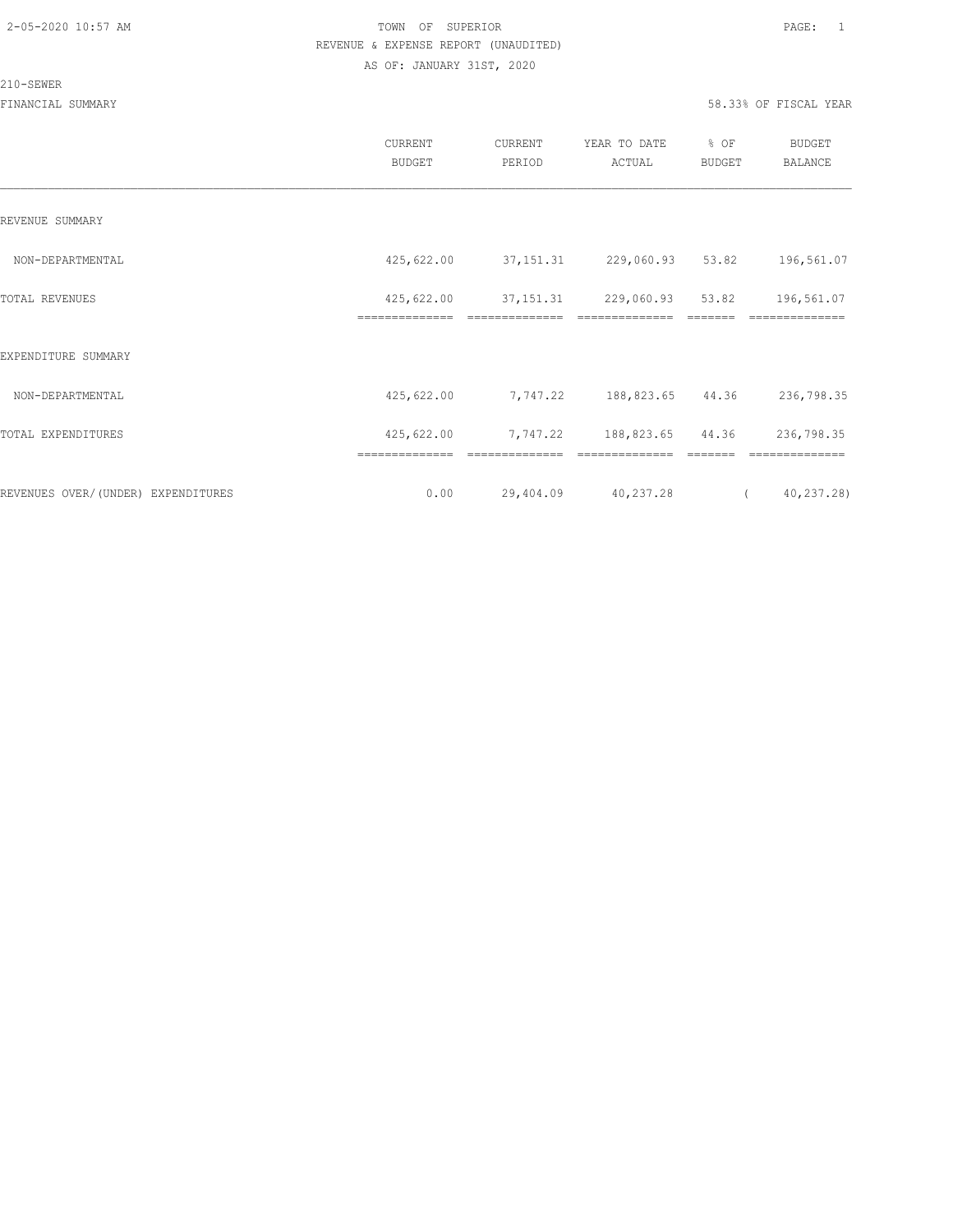#### 220-AMBULANCE

|                                    | CURRENT<br><b>BUDGET</b>     | CURRENT<br>PERIOD          | YEAR TO DATE<br>ACTUAL      | % OF<br><b>BUDGET</b> | <b>BUDGET</b><br>BALANCE |
|------------------------------------|------------------------------|----------------------------|-----------------------------|-----------------------|--------------------------|
| REVENUE SUMMARY                    |                              |                            |                             |                       |                          |
| NON-DEPARTMENTAL                   | 470,333.00                   |                            | 30,637.99 222,454.60 47.30  |                       | 247,878.40               |
| TOTAL REVENUES                     | 470,333.00<br>============== | 30,637.99                  | 222,454.60 47.30            |                       | 247,878.40               |
| EXPENDITURE SUMMARY                |                              |                            |                             |                       |                          |
| NON-DEPARTMENTAL                   | 470,333.00                   |                            | 12,959.35 238,976.78        | 50.81                 | 231,356.22               |
| TOTAL EXPENDITURES                 | 470,333.00                   | 12,959.35 238,976.78 50.81 |                             |                       | 231,356.22               |
|                                    |                              |                            |                             |                       |                          |
| REVENUES OVER/(UNDER) EXPENDITURES | 0.00                         |                            | $17,678.64$ ( $16,522.18$ ) |                       | 16,522.18                |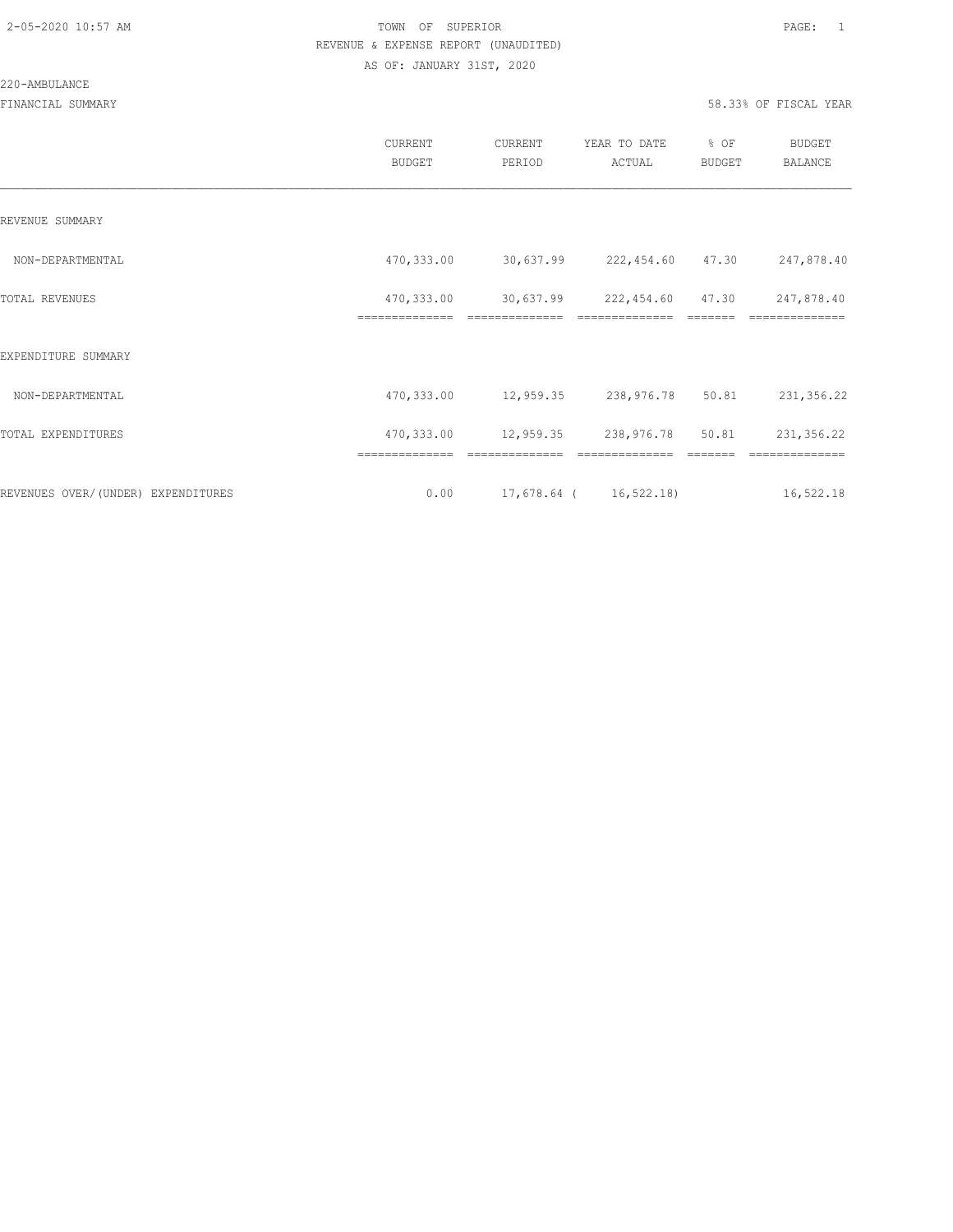#### 230-CEMETARY

|                                    | CURRENT<br><b>BUDGET</b> | CURRENT<br>PERIOD | YEAR TO DATE<br>ACTUAL | % OF<br>BUDGET | BUDGET<br><b>BALANCE</b> |
|------------------------------------|--------------------------|-------------------|------------------------|----------------|--------------------------|
| REVENUE SUMMARY                    |                          |                   |                        |                |                          |
| NON-DEPARTMENTAL                   | 27,985.00                | 2,050.00          | 16,875.00 60.30        |                | 11,110.00                |
| TOTAL REVENUES                     | 27,985.00                | 2,050.00          | 16,875.00              | 60.30          | 11,110.00                |
| EXPENDITURE SUMMARY                |                          |                   |                        |                |                          |
| NON-DEPARTMENTAL                   | 27,985.00                | 970.42            | 8,544.67 30.53         |                | 19,440.33                |
| TOTAL EXPENDITURES                 | 27,985.00                | 970.42            | 8,544.67               | 30.53          | 19,440.33                |
|                                    |                          |                   |                        |                |                          |
| REVENUES OVER/(UNDER) EXPENDITURES | 0.00                     | 1,079.58          | 8,330.33               |                | 8,330.33)                |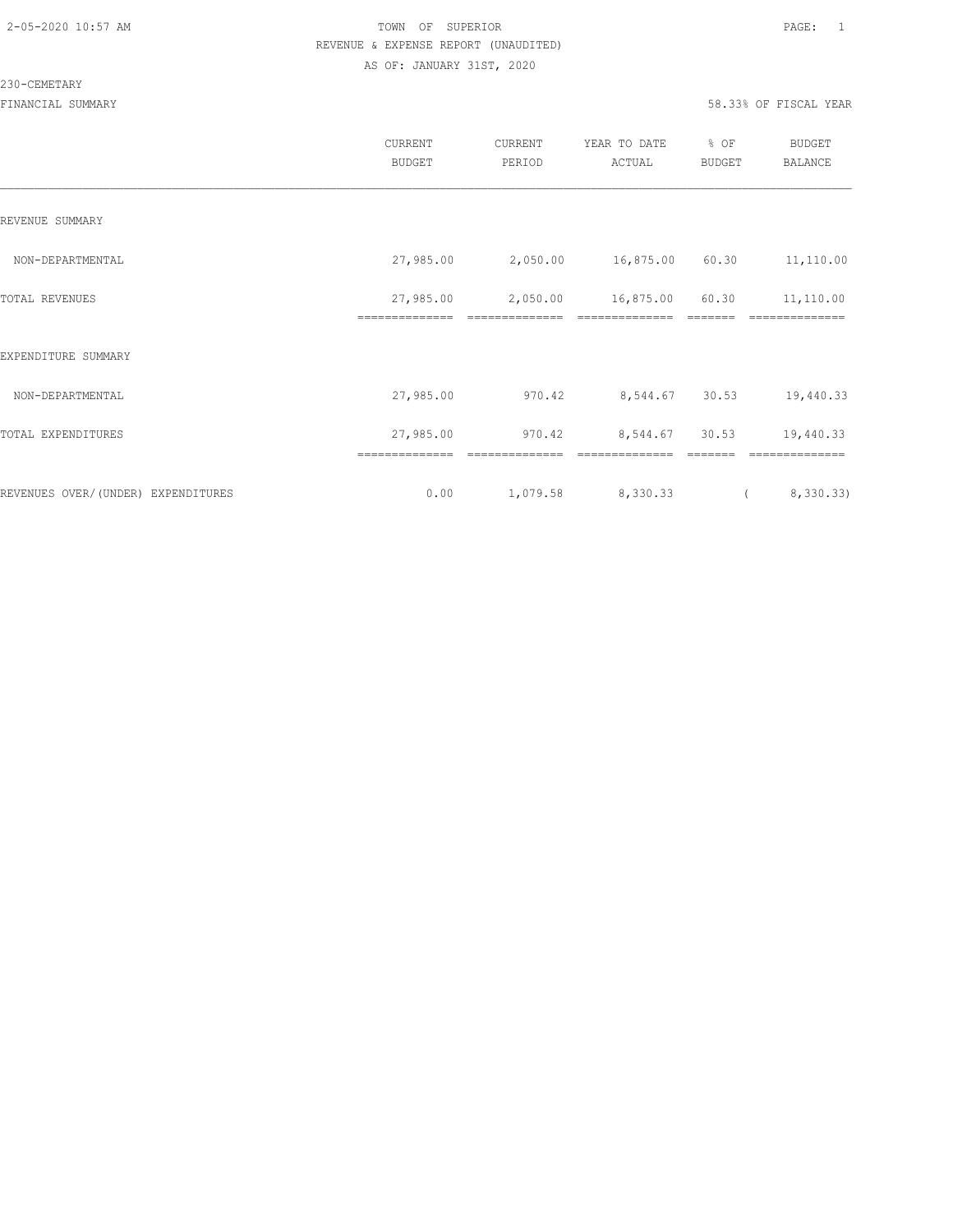# 300-HIGHWAY USERS REVENUE

|                                    | CURRENT<br><b>BUDGET</b>     | CURRENT<br>PERIOD           | YEAR TO DATE<br>ACTUAL              | % OF<br><b>BUDGET</b> | <b>BUDGET</b><br>BALANCE     |
|------------------------------------|------------------------------|-----------------------------|-------------------------------------|-----------------------|------------------------------|
| REVENUE SUMMARY                    |                              |                             |                                     |                       |                              |
| NON-DEPARTMENTAL                   | 885,386.00                   | 20,956.73                   | 343, 347.57 38.78                   |                       | 542,038.43                   |
| TOTAL REVENUES                     | 885,386.00<br>============== | 20,956.73<br>============== | 343, 347.57 38.78<br>============== |                       | 542,038.43<br>============== |
| EXPENDITURE SUMMARY                |                              |                             |                                     |                       |                              |
| NON-DEPARTMENTAL                   | 885,386.00                   | 7,908.43                    | 282,365.02                          | 31.89                 | 603,020.98                   |
| TOTAL EXPENDITURES                 | 885,386.00                   | 7,908.43                    | 282,365.02 31.89                    |                       | 603,020.98                   |
|                                    | ==============               |                             |                                     |                       |                              |
| REVENUES OVER/(UNDER) EXPENDITURES | 0.00                         | 13,048.30                   | 60,982.55                           | $\left($              | 60, 982.55                   |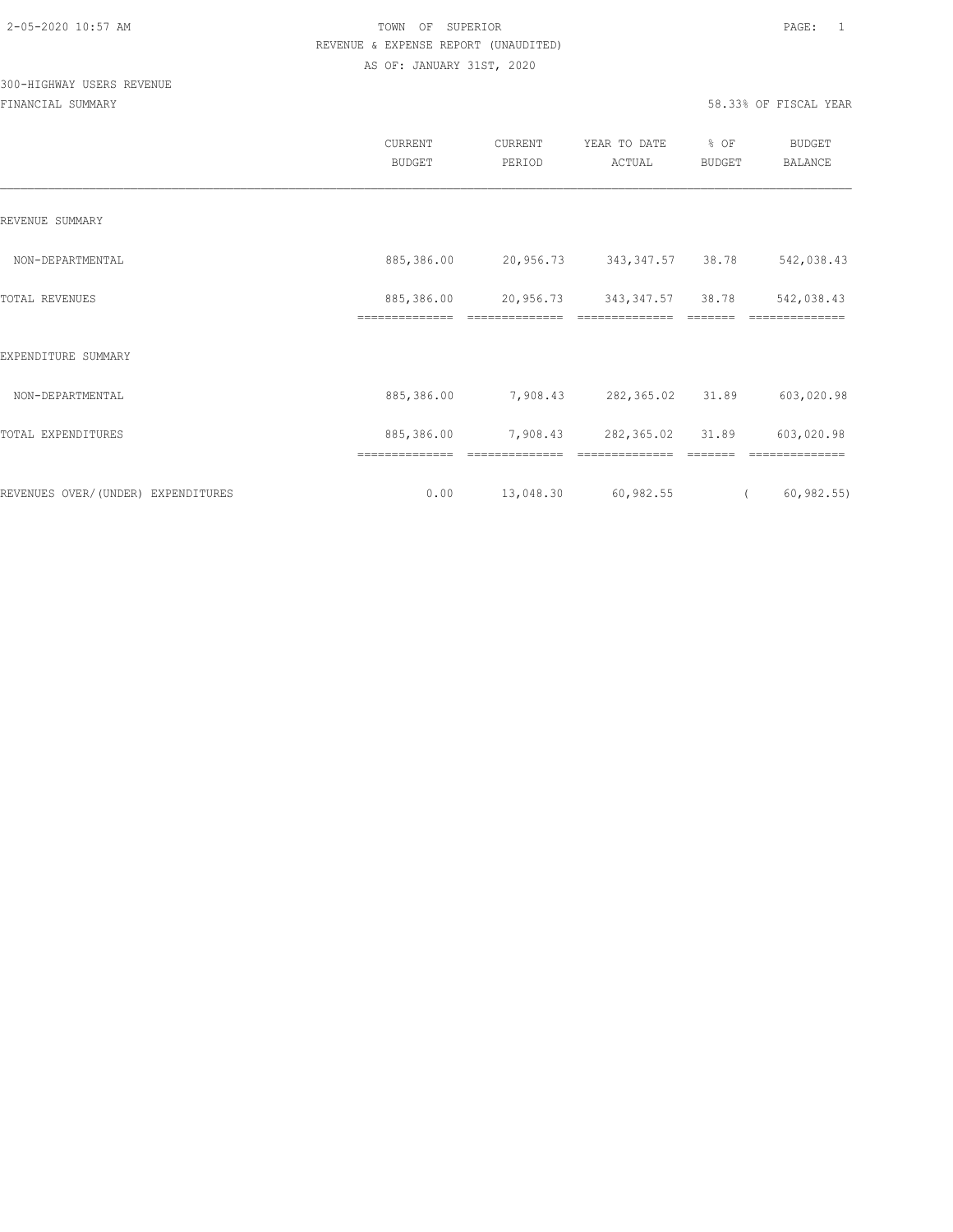## 310-EXCISE TAX

| CURRENT<br><b>BUDGET</b>     | CURRENT<br>PERIOD | YEAR TO DATE<br>ACTUAL | % OF<br>BUDGET | <b>BUDGET</b><br>BALANCE                                                                                                                        |
|------------------------------|-------------------|------------------------|----------------|-------------------------------------------------------------------------------------------------------------------------------------------------|
|                              |                   |                        |                |                                                                                                                                                 |
| 199,835.00                   |                   |                        |                | 114, 471.11                                                                                                                                     |
| 199,835.00<br>============== | ==============    | ==============         |                | 114, 471.11<br>==========                                                                                                                       |
|                              |                   |                        |                |                                                                                                                                                 |
| 199,835.00                   |                   |                        | 66.19          | 67,556.74                                                                                                                                       |
| 199,835.00                   |                   |                        |                | 67,556.74                                                                                                                                       |
|                              |                   |                        |                | 46, 914.37                                                                                                                                      |
|                              |                   |                        |                | 12,437.05 85,363.89 42.72<br>12,437.05 85,363.89 42.72<br>19,097.12 132,278.26<br>19,097.12 132,278.26 66.19<br>$0.00$ ( 6,660.07) ( 46,914.37) |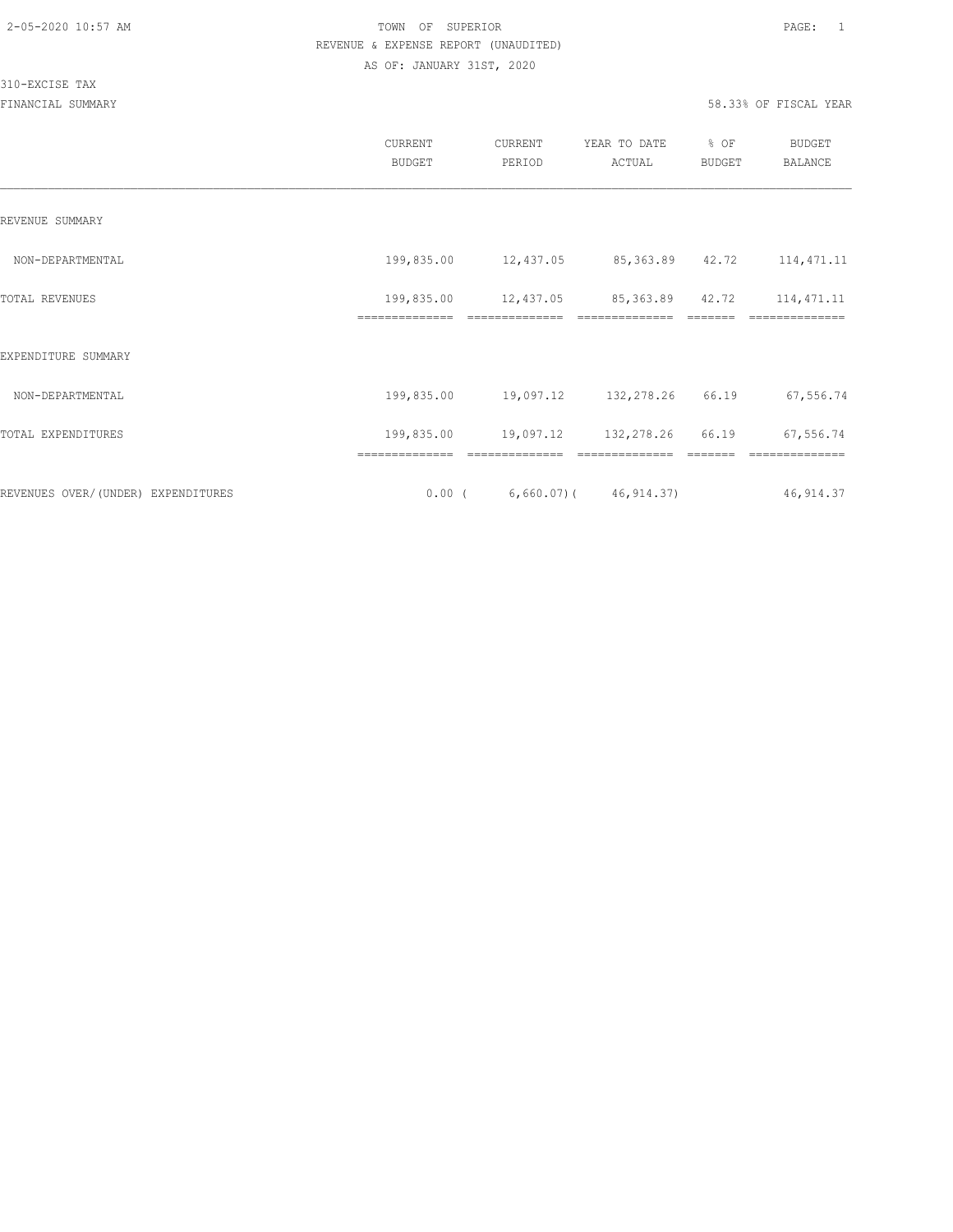|                     | CURRENT<br>BUDGET                                                                                                                                                                                                                                                                                                                                                                                                                                                                            | CURRENT<br>PERIOD                                                                                                                                                                                                                                                                                                                                                                                                                                                                            | YEAR TO DATE<br>ACTUAL | $8$ OF<br>BUDGET     | BUDGET<br>BALANCE                                                                                                                                                                                                                                                                                                                                                                                                                                                                            |
|---------------------|----------------------------------------------------------------------------------------------------------------------------------------------------------------------------------------------------------------------------------------------------------------------------------------------------------------------------------------------------------------------------------------------------------------------------------------------------------------------------------------------|----------------------------------------------------------------------------------------------------------------------------------------------------------------------------------------------------------------------------------------------------------------------------------------------------------------------------------------------------------------------------------------------------------------------------------------------------------------------------------------------|------------------------|----------------------|----------------------------------------------------------------------------------------------------------------------------------------------------------------------------------------------------------------------------------------------------------------------------------------------------------------------------------------------------------------------------------------------------------------------------------------------------------------------------------------------|
| REVENUE SUMMARY     |                                                                                                                                                                                                                                                                                                                                                                                                                                                                                              |                                                                                                                                                                                                                                                                                                                                                                                                                                                                                              |                        |                      |                                                                                                                                                                                                                                                                                                                                                                                                                                                                                              |
|                     | $\begin{array}{c} \multicolumn{2}{c} {\textbf{1}} & \multicolumn{2}{c} {\textbf{2}} & \multicolumn{2}{c} {\textbf{3}} & \multicolumn{2}{c} {\textbf{4}} \\ \multicolumn{2}{c} {\textbf{5}} & \multicolumn{2}{c} {\textbf{6}} & \multicolumn{2}{c} {\textbf{7}} & \multicolumn{2}{c} {\textbf{8}} & \multicolumn{2}{c} {\textbf{9}} \\ \multicolumn{2}{c} {\textbf{1}} & \multicolumn{2}{c} {\textbf{1}} & \multicolumn{2}{c} {\textbf{1}} & \multicolumn{2}{c} {\textbf{1}} & \multicolumn{$ | $\begin{array}{c} \multicolumn{2}{c} {\textbf{1}} & \multicolumn{2}{c} {\textbf{2}} & \multicolumn{2}{c} {\textbf{3}} & \multicolumn{2}{c} {\textbf{4}} \\ \multicolumn{2}{c} {\textbf{5}} & \multicolumn{2}{c} {\textbf{6}} & \multicolumn{2}{c} {\textbf{7}} & \multicolumn{2}{c} {\textbf{8}} & \multicolumn{2}{c} {\textbf{9}} \\ \multicolumn{2}{c} {\textbf{1}} & \multicolumn{2}{c} {\textbf{1}} & \multicolumn{2}{c} {\textbf{1}} & \multicolumn{2}{c} {\textbf{1}} & \multicolumn{$ | ==============         |                      | $\begin{array}{c} \multicolumn{2}{c} {\textbf{1}} & \multicolumn{2}{c} {\textbf{2}} & \multicolumn{2}{c} {\textbf{3}} & \multicolumn{2}{c} {\textbf{4}} \\ \multicolumn{2}{c} {\textbf{2}} & \multicolumn{2}{c} {\textbf{3}} & \multicolumn{2}{c} {\textbf{4}} & \multicolumn{2}{c} {\textbf{5}} & \multicolumn{2}{c} {\textbf{6}} \\ \multicolumn{2}{c} {\textbf{4}} & \multicolumn{2}{c} {\textbf{5}} & \multicolumn{2}{c} {\textbf{6}} & \multicolumn{2}{c} {\textbf{6}} & \multicolumn{$ |
| EXPENDITURE SUMMARY |                                                                                                                                                                                                                                                                                                                                                                                                                                                                                              |                                                                                                                                                                                                                                                                                                                                                                                                                                                                                              |                        |                      |                                                                                                                                                                                                                                                                                                                                                                                                                                                                                              |
|                     | $\begin{array}{cccccccccc} \multicolumn{2}{c}{} & \multicolumn{2}{c}{} & \multicolumn{2}{c}{} & \multicolumn{2}{c}{} & \multicolumn{2}{c}{} & \multicolumn{2}{c}{} & \multicolumn{2}{c}{} & \multicolumn{2}{c}{} & \multicolumn{2}{c}{} & \multicolumn{2}{c}{} & \multicolumn{2}{c}{} & \multicolumn{2}{c}{} & \multicolumn{2}{c}{} & \multicolumn{2}{c}{} & \multicolumn{2}{c}{} & \multicolumn{2}{c}{} & \multicolumn{2}{c}{} & \multicolumn{2}{c}{} & \multicolumn{2}{c}{} & \mult$       | $\begin{array}{cccccccccc} \multicolumn{2}{c}{} & \multicolumn{2}{c}{} & \multicolumn{2}{c}{} & \multicolumn{2}{c}{} & \multicolumn{2}{c}{} & \multicolumn{2}{c}{} & \multicolumn{2}{c}{} & \multicolumn{2}{c}{} & \multicolumn{2}{c}{} & \multicolumn{2}{c}{} & \multicolumn{2}{c}{} & \multicolumn{2}{c}{} & \multicolumn{2}{c}{} & \multicolumn{2}{c}{} & \multicolumn{2}{c}{} & \multicolumn{2}{c}{} & \multicolumn{2}{c}{} & \multicolumn{2}{c}{} & \multicolumn{2}{c}{} & \mult$       | ==============         | --------<br>________ | $\begin{array}{c} \multicolumn{2}{c} {\textbf{1}} & \multicolumn{2}{c} {\textbf{2}} & \multicolumn{2}{c} {\textbf{3}} & \multicolumn{2}{c} {\textbf{4}} \\ \multicolumn{2}{c} {\textbf{2}} & \multicolumn{2}{c} {\textbf{3}} & \multicolumn{2}{c} {\textbf{4}} & \multicolumn{2}{c} {\textbf{5}} & \multicolumn{2}{c} {\textbf{6}} \\ \multicolumn{2}{c} {\textbf{5}} & \multicolumn{2}{c} {\textbf{6}} & \multicolumn{2}{c} {\textbf{7}} & \multicolumn{2}{c} {\textbf{8}} & \multicolumn{$ |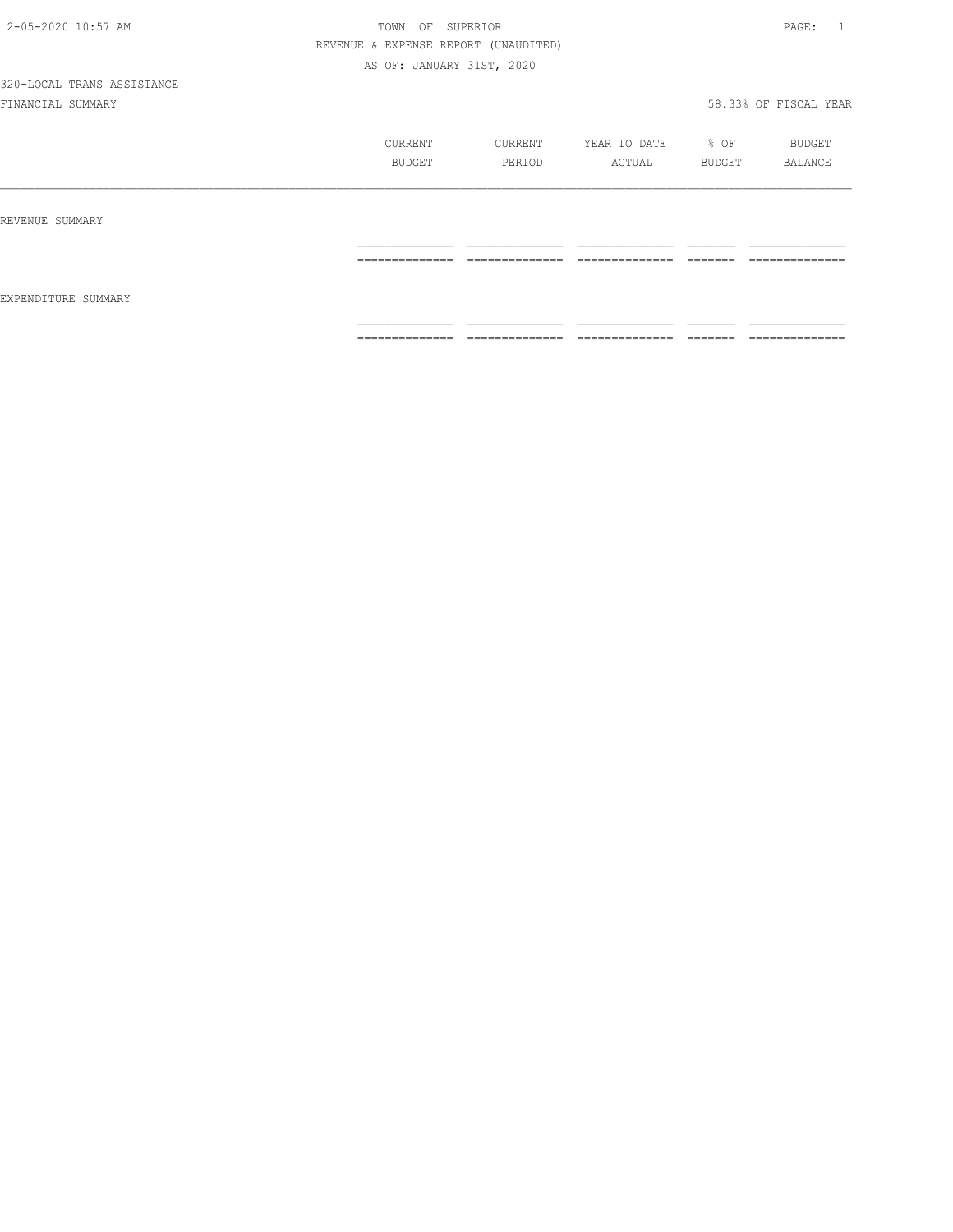#### 400-GADA BOND

|                     | CURRENT<br>BUDGET | CURRENT<br>PERIOD | YEAR TO DATE<br>ACTUAL | % OF<br>BUDGET | BUDGET<br>BALANCE |
|---------------------|-------------------|-------------------|------------------------|----------------|-------------------|
| REVENUE SUMMARY     |                   |                   |                        |                |                   |
| EXPENDITURE SUMMARY | ==============    | ==============    | ==============         | <b>COOCCOO</b> | ==============    |
|                     | ==============    | ==============    | ==============         |                | ==============    |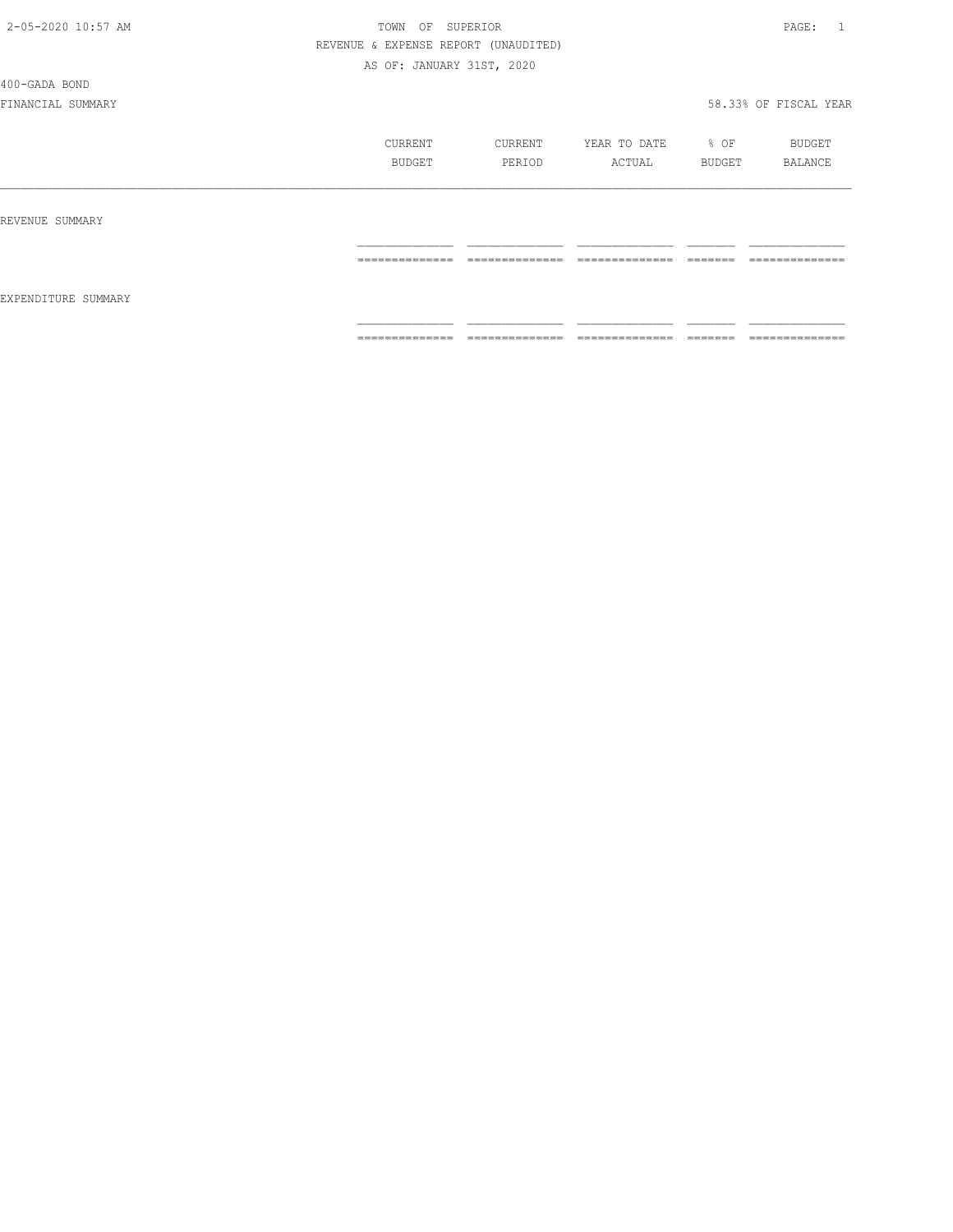#### 410-MPC BOND

|                     | CURRENT<br>BUDGET                                                                                                                                                                                                                                                                                                                                                                                                                                                                      | CURRENT<br>PERIOD                                                                                                                                                                                                                                                                                                                                                                                                                                                                      | YEAR TO DATE<br>ACTUAL | % OF<br>BUDGET | BUDGET<br>BALANCE                                                                                                                                                                                                                                                                                                                                                                                                                                                                            |
|---------------------|----------------------------------------------------------------------------------------------------------------------------------------------------------------------------------------------------------------------------------------------------------------------------------------------------------------------------------------------------------------------------------------------------------------------------------------------------------------------------------------|----------------------------------------------------------------------------------------------------------------------------------------------------------------------------------------------------------------------------------------------------------------------------------------------------------------------------------------------------------------------------------------------------------------------------------------------------------------------------------------|------------------------|----------------|----------------------------------------------------------------------------------------------------------------------------------------------------------------------------------------------------------------------------------------------------------------------------------------------------------------------------------------------------------------------------------------------------------------------------------------------------------------------------------------------|
| REVENUE SUMMARY     |                                                                                                                                                                                                                                                                                                                                                                                                                                                                                        |                                                                                                                                                                                                                                                                                                                                                                                                                                                                                        |                        |                |                                                                                                                                                                                                                                                                                                                                                                                                                                                                                              |
| EXPENDITURE SUMMARY | ==============                                                                                                                                                                                                                                                                                                                                                                                                                                                                         | ______________                                                                                                                                                                                                                                                                                                                                                                                                                                                                         | ==============         | --------       | ______________<br>======                                                                                                                                                                                                                                                                                                                                                                                                                                                                     |
|                     | $\begin{array}{cccccccccc} \multicolumn{2}{c}{} & \multicolumn{2}{c}{} & \multicolumn{2}{c}{} & \multicolumn{2}{c}{} & \multicolumn{2}{c}{} & \multicolumn{2}{c}{} & \multicolumn{2}{c}{} & \multicolumn{2}{c}{} & \multicolumn{2}{c}{} & \multicolumn{2}{c}{} & \multicolumn{2}{c}{} & \multicolumn{2}{c}{} & \multicolumn{2}{c}{} & \multicolumn{2}{c}{} & \multicolumn{2}{c}{} & \multicolumn{2}{c}{} & \multicolumn{2}{c}{} & \multicolumn{2}{c}{} & \multicolumn{2}{c}{} & \mult$ | $\begin{array}{cccccccccc} \multicolumn{2}{c}{} & \multicolumn{2}{c}{} & \multicolumn{2}{c}{} & \multicolumn{2}{c}{} & \multicolumn{2}{c}{} & \multicolumn{2}{c}{} & \multicolumn{2}{c}{} & \multicolumn{2}{c}{} & \multicolumn{2}{c}{} & \multicolumn{2}{c}{} & \multicolumn{2}{c}{} & \multicolumn{2}{c}{} & \multicolumn{2}{c}{} & \multicolumn{2}{c}{} & \multicolumn{2}{c}{} & \multicolumn{2}{c}{} & \multicolumn{2}{c}{} & \multicolumn{2}{c}{} & \multicolumn{2}{c}{} & \mult$ | ==============         |                | $\begin{array}{c} \multicolumn{2}{c} {\textbf{1}} & \multicolumn{2}{c} {\textbf{2}} & \multicolumn{2}{c} {\textbf{3}} & \multicolumn{2}{c} {\textbf{4}} \\ \multicolumn{2}{c} {\textbf{5}} & \multicolumn{2}{c} {\textbf{6}} & \multicolumn{2}{c} {\textbf{7}} & \multicolumn{2}{c} {\textbf{8}} & \multicolumn{2}{c} {\textbf{9}} \\ \multicolumn{2}{c} {\textbf{1}} & \multicolumn{2}{c} {\textbf{1}} & \multicolumn{2}{c} {\textbf{1}} & \multicolumn{2}{c} {\textbf{1}} & \multicolumn{$ |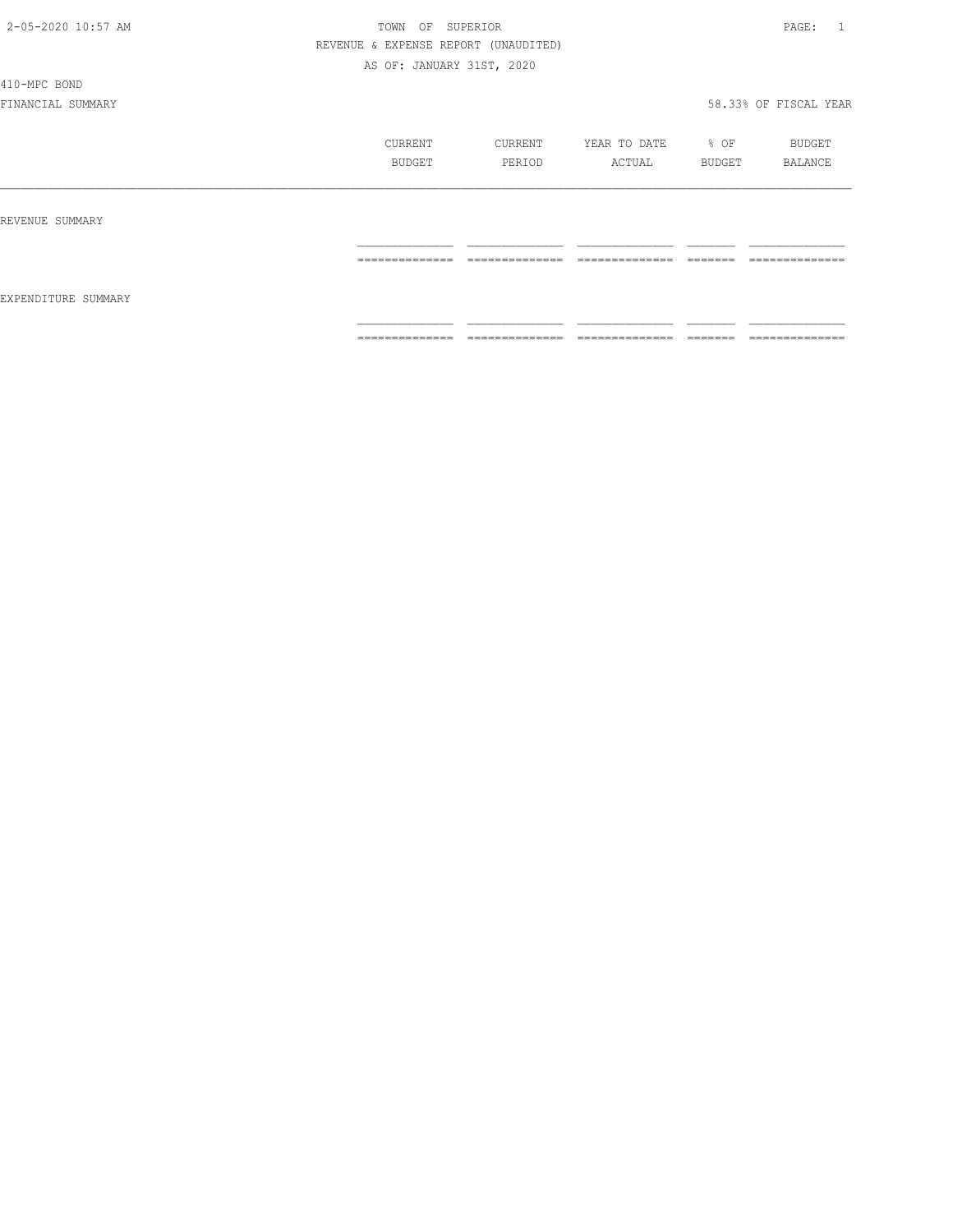#### 500-GRANTS

|                                    | <b>CURRENT</b><br><b>BUDGET</b>                   | CURRENT<br>PERIOD | YEAR TO DATE<br>ACTUAL                                                                                                                                                                                                                                                                                                                                                                                                                                                                              | % OF<br><b>BUDGET</b> | <b>BUDGET</b><br><b>BALANCE</b>  |
|------------------------------------|---------------------------------------------------|-------------------|-----------------------------------------------------------------------------------------------------------------------------------------------------------------------------------------------------------------------------------------------------------------------------------------------------------------------------------------------------------------------------------------------------------------------------------------------------------------------------------------------------|-----------------------|----------------------------------|
| REVENUE SUMMARY                    |                                                   |                   |                                                                                                                                                                                                                                                                                                                                                                                                                                                                                                     |                       |                                  |
| NON-DEPARTMENTAL                   | 2, 145, 354.00                                    | 0.00              | 0.00                                                                                                                                                                                                                                                                                                                                                                                                                                                                                                | 0.00                  | 2, 145, 354.00                   |
| POLICE GRANTS                      | 0.00                                              | 0.00              | 11,508.11                                                                                                                                                                                                                                                                                                                                                                                                                                                                                           |                       | $0.00$ ( $11,508.11$ )           |
| FIRE GRANTS                        | 0.00                                              | 0.00              | 1,500.00                                                                                                                                                                                                                                                                                                                                                                                                                                                                                            |                       | $0.00$ ( $1,500.00$ )            |
| RECREATION GRANTS                  | 0.00                                              | 0.00              | 13,990.00                                                                                                                                                                                                                                                                                                                                                                                                                                                                                           |                       | $0.00$ ( 13,990.00)              |
| <b>TOTAL REVENUES</b>              | 2, 145, 354.00<br>--------------- --------------- | 0.00              | 26,998.11<br>$\begin{array}{cccccccccccccc} \multicolumn{2}{c}{} & \multicolumn{2}{c}{} & \multicolumn{2}{c}{} & \multicolumn{2}{c}{} & \multicolumn{2}{c}{} & \multicolumn{2}{c}{} & \multicolumn{2}{c}{} & \multicolumn{2}{c}{} & \multicolumn{2}{c}{} & \multicolumn{2}{c}{} & \multicolumn{2}{c}{} & \multicolumn{2}{c}{} & \multicolumn{2}{c}{} & \multicolumn{2}{c}{} & \multicolumn{2}{c}{} & \multicolumn{2}{c}{} & \multicolumn{2}{c}{} & \multicolumn{2}{c}{} & \multicolumn{2}{c}{} & \$ | 1.26                  | 2, 118, 355.89<br>============== |
| EXPENDITURE SUMMARY                |                                                   |                   |                                                                                                                                                                                                                                                                                                                                                                                                                                                                                                     |                       |                                  |
| NON-DEPARTMENTAL                   | 2, 145, 354.00                                    | 0.00              | 0.00                                                                                                                                                                                                                                                                                                                                                                                                                                                                                                | 0.00                  | 2,145,354.00                     |
| POLICE GRANTS                      | 0.00                                              | 0.00              | 7,180.61                                                                                                                                                                                                                                                                                                                                                                                                                                                                                            |                       | $0.00$ ( $7,180.61$ )            |
| FIRE GRANTS                        | 0.00                                              | 0.00              | 22,692.59                                                                                                                                                                                                                                                                                                                                                                                                                                                                                           |                       | 0.00(22,692.59)                  |
| RECREATION GRANTS                  | 0.00                                              | 29, 414.78        | 91,786.33                                                                                                                                                                                                                                                                                                                                                                                                                                                                                           |                       | 0.00(91,786.33)                  |
| TOTAL EXPENDITURES                 | 2,145,354.00<br>--------------- ---------------   | 29, 414.78        | 121,659.53<br>===============                                                                                                                                                                                                                                                                                                                                                                                                                                                                       | 5.67                  | 2,023,694.47<br>---------------  |
| REVENUES OVER/(UNDER) EXPENDITURES | $0.00$ (                                          | 29,414.78)(       | 94,661.42)                                                                                                                                                                                                                                                                                                                                                                                                                                                                                          |                       | 94,661.42                        |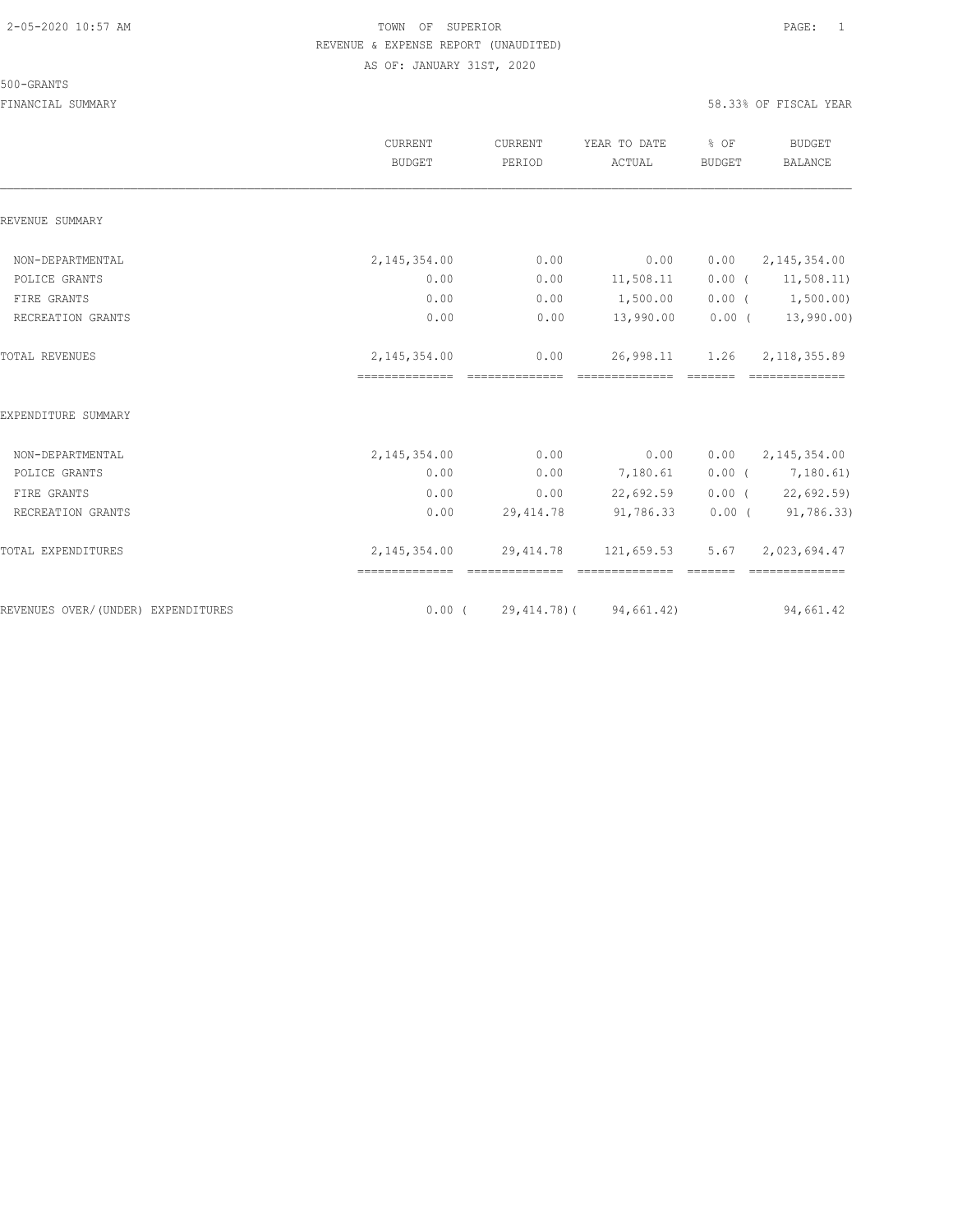|                                    | CURRENT<br><b>BUDGET</b>     | CURRENT<br>PERIOD | YEAR TO DATE<br>ACTUAL | % OF<br><b>BUDGET</b> | <b>BUDGET</b><br><b>BALANCE</b> |
|------------------------------------|------------------------------|-------------------|------------------------|-----------------------|---------------------------------|
| REVENUE SUMMARY                    |                              |                   |                        |                       |                                 |
| RC EMERGENCY SERV-FIRE             | 0.00                         | 0.00              | 74,500.00              | 0.00(                 | 74,500.00)                      |
| RC EMERGENCY SERV-POLICE           | 200,000.00                   | 0.00              | 41,500.00              | 20.75                 | 158,500.00                      |
| <b>TOTAL REVENUES</b>              | 200,000.00<br>============== | 0.00              | 116,000.00             | 58.00                 | 84,000.00                       |
| EXPENDITURE SUMMARY                |                              |                   |                        |                       |                                 |
| RC EMERGENCY SERV-FIRE             | 99,500.00                    | 85.00             | 24,896.77 25.02        |                       | 74,603.23                       |
| RC EMERGENCY SERV-POLICE           | 100,500.00                   | 2,341.07          | 71,965.94              | 71.61                 | 28,534.06                       |
| TOTAL EXPENDITURES                 | 200,000.00<br>============== | 2,426.07          | 96,862.71              | 48.43                 | 103, 137.29                     |
| REVENUES OVER/(UNDER) EXPENDITURES | $0.00$ (                     | 2,426.07)         | 19,137.29              | $\left($              | 19,137.29)                      |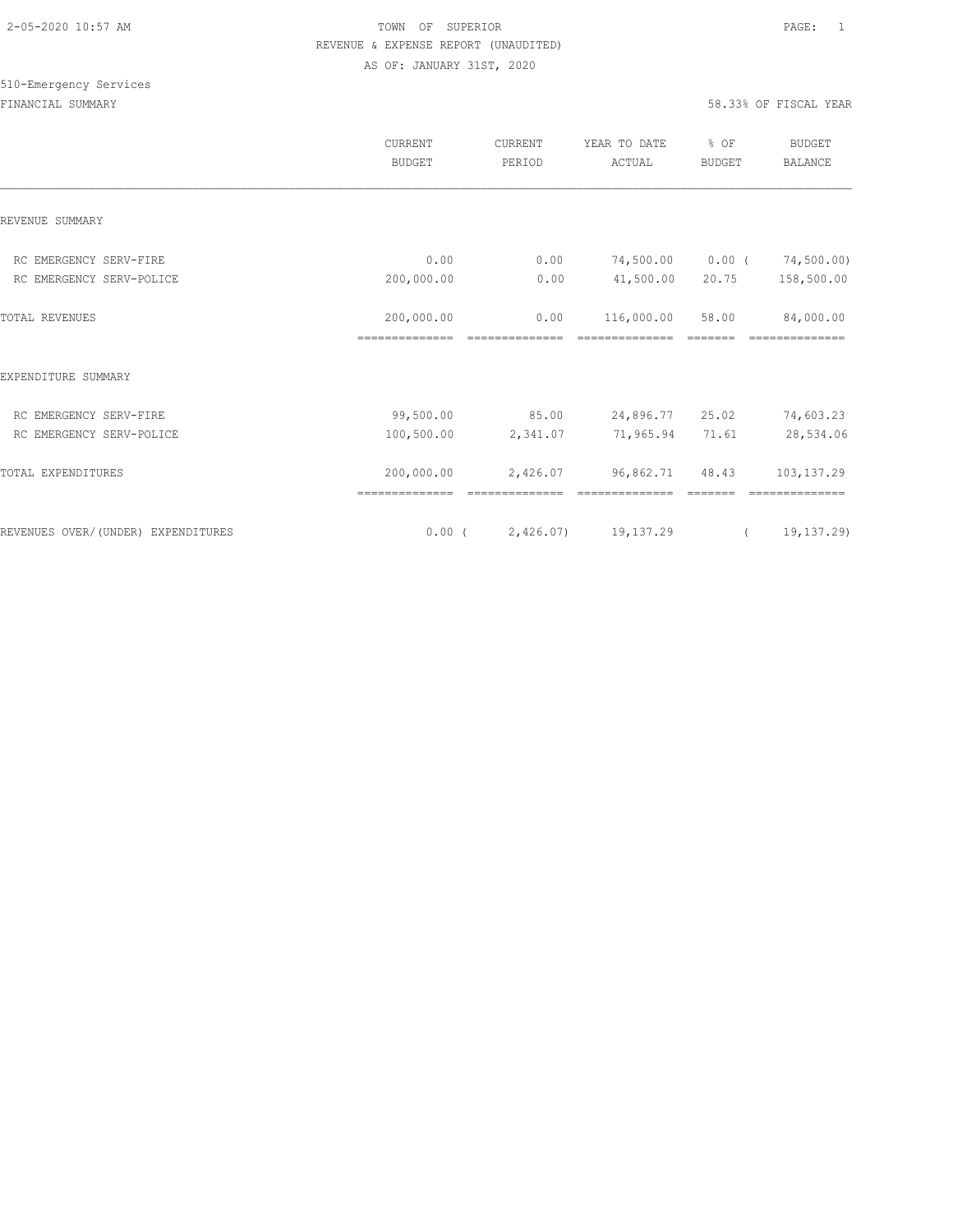|                                    | <b>CURRENT</b><br><b>BUDGET</b> | CURRENT<br>PERIOD                                                                                                                                                                                                                                                                                                                                                                                                                                                                                          | YEAR TO DATE<br>ACTUAL                                                                                                                                                                                                                                                                                                                                                                                                                                                                               | % OF<br><b>BUDGET</b>            | <b>BUDGET</b><br><b>BALANCE</b> |
|------------------------------------|---------------------------------|------------------------------------------------------------------------------------------------------------------------------------------------------------------------------------------------------------------------------------------------------------------------------------------------------------------------------------------------------------------------------------------------------------------------------------------------------------------------------------------------------------|------------------------------------------------------------------------------------------------------------------------------------------------------------------------------------------------------------------------------------------------------------------------------------------------------------------------------------------------------------------------------------------------------------------------------------------------------------------------------------------------------|----------------------------------|---------------------------------|
| REVENUE SUMMARY                    |                                 |                                                                                                                                                                                                                                                                                                                                                                                                                                                                                                            |                                                                                                                                                                                                                                                                                                                                                                                                                                                                                                      |                                  |                                 |
| MAYOR & COUNCIL                    | 300,000.00                      | 0.00                                                                                                                                                                                                                                                                                                                                                                                                                                                                                                       | 0.00                                                                                                                                                                                                                                                                                                                                                                                                                                                                                                 | 0.00                             | 300,000.00                      |
| RECREATION                         | 200,000.00                      | 0.00                                                                                                                                                                                                                                                                                                                                                                                                                                                                                                       | 0.00                                                                                                                                                                                                                                                                                                                                                                                                                                                                                                 | 0.00                             | 200,000.00                      |
| ECONOMIC DEVELOPMENT               | 100,000.00                      | 0.00                                                                                                                                                                                                                                                                                                                                                                                                                                                                                                       | 0.00                                                                                                                                                                                                                                                                                                                                                                                                                                                                                                 | 0.00                             | 100,000.00                      |
| <b>TOTAL REVENUES</b>              | 600,000.00<br>==============    | 0.00<br>==============                                                                                                                                                                                                                                                                                                                                                                                                                                                                                     | 0.00<br>==============                                                                                                                                                                                                                                                                                                                                                                                                                                                                               | 0.00                             | 600,000.00<br>==============    |
| EXPENDITURE SUMMARY                |                                 |                                                                                                                                                                                                                                                                                                                                                                                                                                                                                                            |                                                                                                                                                                                                                                                                                                                                                                                                                                                                                                      |                                  |                                 |
| MAYOR & COUNCIL                    | 300,000.00                      | 14,816.89                                                                                                                                                                                                                                                                                                                                                                                                                                                                                                  | 43,924.58 14.64                                                                                                                                                                                                                                                                                                                                                                                                                                                                                      |                                  | 256,075.42                      |
| RECREATION                         | 200,000.00                      | 214,369.93                                                                                                                                                                                                                                                                                                                                                                                                                                                                                                 | 215, 135.56                                                                                                                                                                                                                                                                                                                                                                                                                                                                                          | $107.57$ (                       | 15, 135.56                      |
| ECONOMIC DEVELOPMENT               | 100,000.00                      | 0.00                                                                                                                                                                                                                                                                                                                                                                                                                                                                                                       | 100,000.00                                                                                                                                                                                                                                                                                                                                                                                                                                                                                           | 100.00                           | 0.00                            |
| TOTAL EXPENDITURES                 | 600,000.00<br>==============    | 229,186.82<br>$\begin{array}{c} \multicolumn{2}{c} {\textbf{1}} & \multicolumn{2}{c} {\textbf{2}} & \multicolumn{2}{c} {\textbf{3}} & \multicolumn{2}{c} {\textbf{4}} \\ \multicolumn{2}{c} {\textbf{5}} & \multicolumn{2}{c} {\textbf{6}} & \multicolumn{2}{c} {\textbf{7}} & \multicolumn{2}{c} {\textbf{8}} & \multicolumn{2}{c} {\textbf{9}} \\ \multicolumn{2}{c} {\textbf{6}} & \multicolumn{2}{c} {\textbf{7}} & \multicolumn{2}{c} {\textbf{8}} & \multicolumn{2}{c} {\textbf{9}} & \multicolumn{$ | 359,060.14<br>$\begin{array}{cccccccccc} \multicolumn{2}{c}{} & \multicolumn{2}{c}{} & \multicolumn{2}{c}{} & \multicolumn{2}{c}{} & \multicolumn{2}{c}{} & \multicolumn{2}{c}{} & \multicolumn{2}{c}{} & \multicolumn{2}{c}{} & \multicolumn{2}{c}{} & \multicolumn{2}{c}{} & \multicolumn{2}{c}{} & \multicolumn{2}{c}{} & \multicolumn{2}{c}{} & \multicolumn{2}{c}{} & \multicolumn{2}{c}{} & \multicolumn{2}{c}{} & \multicolumn{2}{c}{} & \multicolumn{2}{c}{} & \multicolumn{2}{c}{} & \mult$ | 59.84<br>$=$ $=$ $=$ $=$ $=$ $=$ | 240,939.86<br>==============    |
| REVENUES OVER/(UNDER) EXPENDITURES | $0.00$ (                        |                                                                                                                                                                                                                                                                                                                                                                                                                                                                                                            | 229, 186, 82) ( 359, 060, 14)                                                                                                                                                                                                                                                                                                                                                                                                                                                                        |                                  | 359,060.14                      |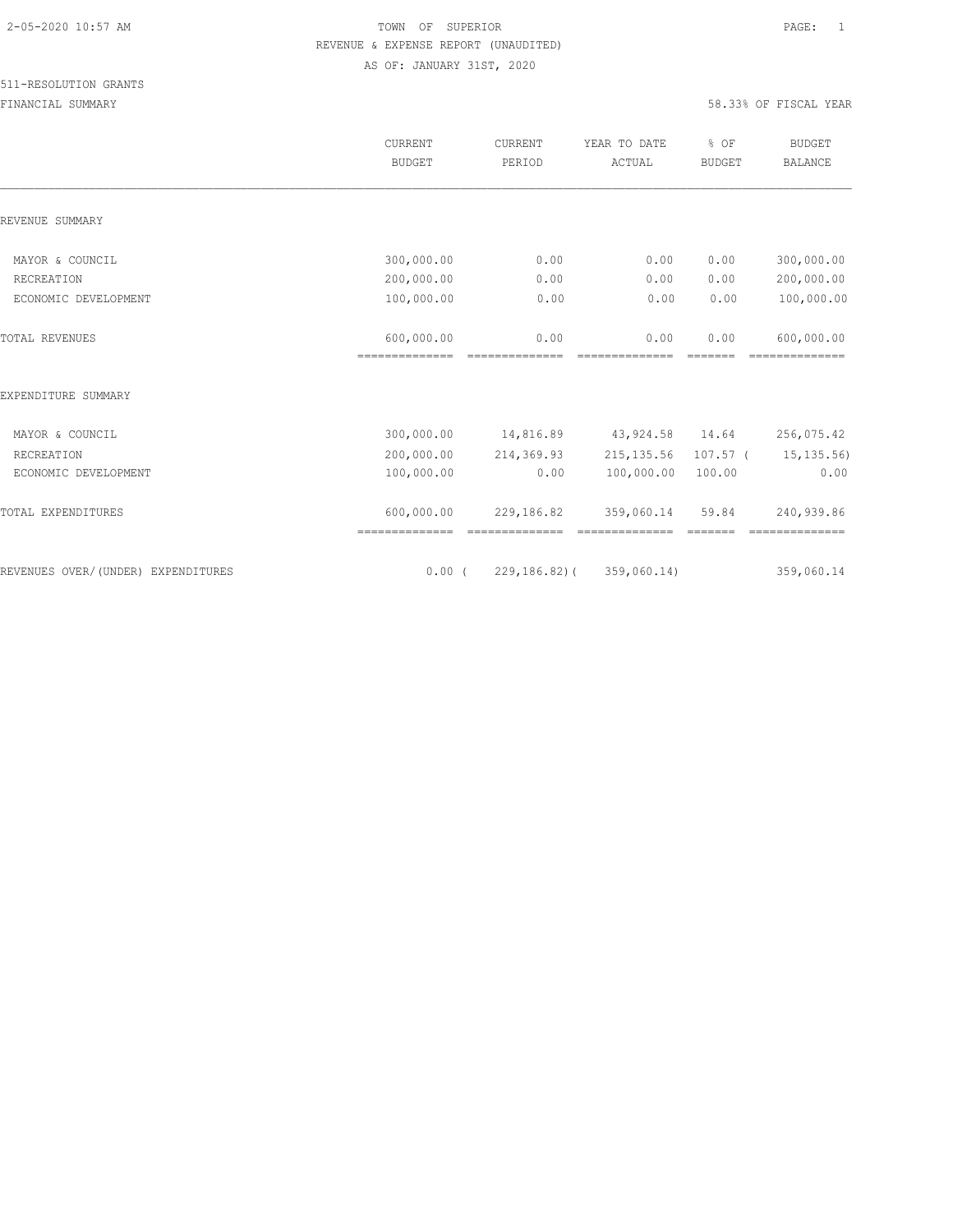# 800-FIRE DEPT PENSION

|                     | CURRENT<br>BUDGET                  | CURRENT<br>PERIOD   | YEAR TO DATE<br>ACTUAL | % OF<br>BUDGET     | BUDGET<br>BALANCE                 |
|---------------------|------------------------------------|---------------------|------------------------|--------------------|-----------------------------------|
| REVENUE SUMMARY     |                                    |                     |                        |                    |                                   |
|                     | _______________<br>--------------- | ______________<br>. | ______________<br>.    | ________<br>______ | ______________<br>--------------- |
| EXPENDITURE SUMMARY |                                    |                     |                        |                    |                                   |
|                     | ==============                     | ==============      | ==============         | ________<br>------ | ==============                    |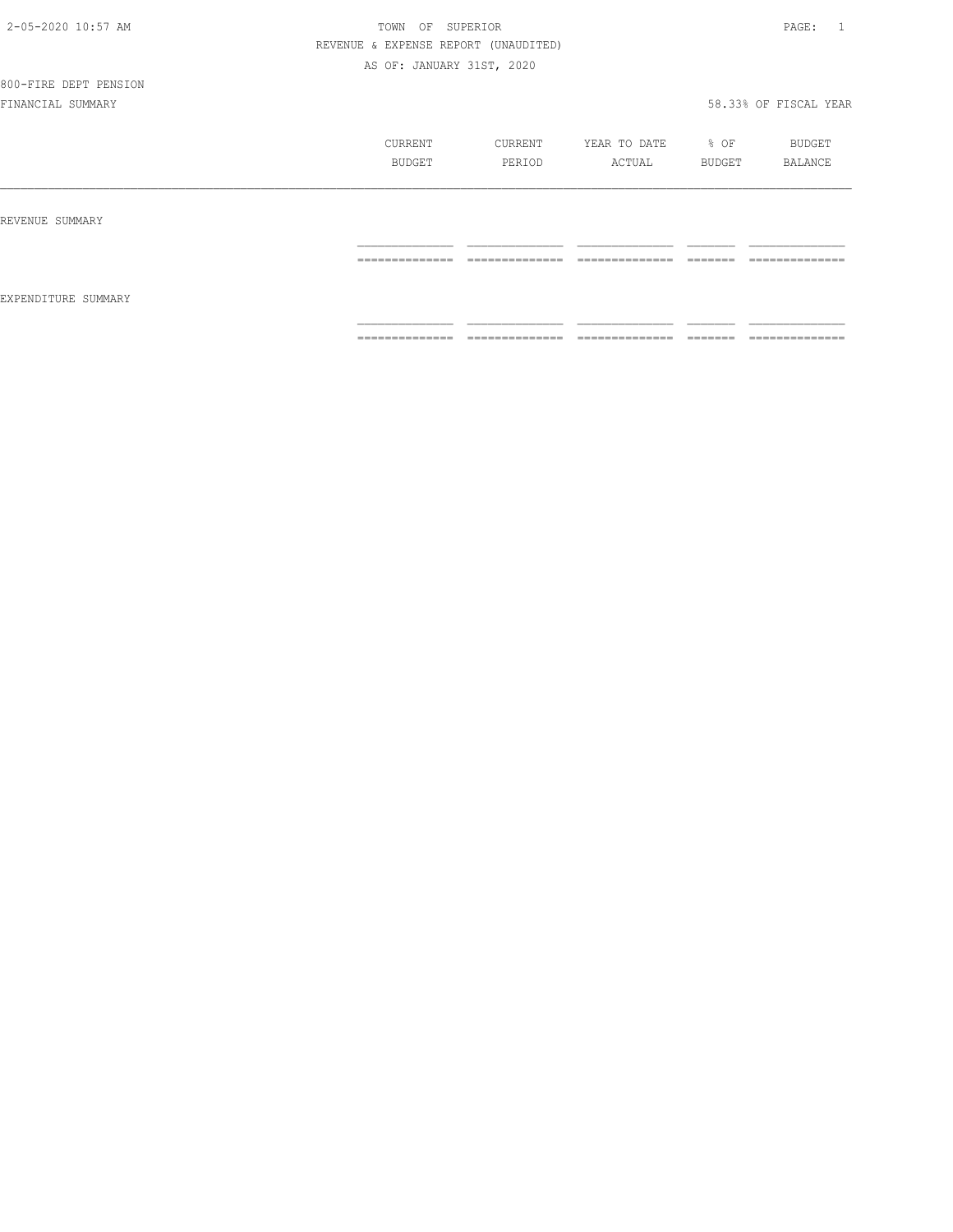810-LGIP

|                     | CURRENT<br>BUDGET                                                                                                                                                                                                                                                                                                                                                                                                                                                                      | CURRENT<br>PERIOD                                                                                                                                                                                                                                                                                                                                                                                                                                                                            | YEAR TO DATE<br>ACTUAL                                                                                                                                                                                                                                                                                                                                                                                                                                                                 | % OF<br>BUDGET | BUDGET<br>BALANCE                |
|---------------------|----------------------------------------------------------------------------------------------------------------------------------------------------------------------------------------------------------------------------------------------------------------------------------------------------------------------------------------------------------------------------------------------------------------------------------------------------------------------------------------|----------------------------------------------------------------------------------------------------------------------------------------------------------------------------------------------------------------------------------------------------------------------------------------------------------------------------------------------------------------------------------------------------------------------------------------------------------------------------------------------|----------------------------------------------------------------------------------------------------------------------------------------------------------------------------------------------------------------------------------------------------------------------------------------------------------------------------------------------------------------------------------------------------------------------------------------------------------------------------------------|----------------|----------------------------------|
| REVENUE SUMMARY     |                                                                                                                                                                                                                                                                                                                                                                                                                                                                                        |                                                                                                                                                                                                                                                                                                                                                                                                                                                                                              |                                                                                                                                                                                                                                                                                                                                                                                                                                                                                        |                |                                  |
|                     | $\begin{array}{cccccccccc} \multicolumn{2}{c}{} & \multicolumn{2}{c}{} & \multicolumn{2}{c}{} & \multicolumn{2}{c}{} & \multicolumn{2}{c}{} & \multicolumn{2}{c}{} & \multicolumn{2}{c}{} & \multicolumn{2}{c}{} & \multicolumn{2}{c}{} & \multicolumn{2}{c}{} & \multicolumn{2}{c}{} & \multicolumn{2}{c}{} & \multicolumn{2}{c}{} & \multicolumn{2}{c}{} & \multicolumn{2}{c}{} & \multicolumn{2}{c}{} & \multicolumn{2}{c}{} & \multicolumn{2}{c}{} & \multicolumn{2}{c}{} & \mult$ | $\begin{array}{c} \multicolumn{2}{c} {\textbf{1}} & \multicolumn{2}{c} {\textbf{2}} & \multicolumn{2}{c} {\textbf{3}} & \multicolumn{2}{c} {\textbf{4}} \\ \multicolumn{2}{c} {\textbf{2}} & \multicolumn{2}{c} {\textbf{3}} & \multicolumn{2}{c} {\textbf{4}} & \multicolumn{2}{c} {\textbf{5}} & \multicolumn{2}{c} {\textbf{6}} \\ \multicolumn{2}{c} {\textbf{4}} & \multicolumn{2}{c} {\textbf{5}} & \multicolumn{2}{c} {\textbf{6}} & \multicolumn{2}{c} {\textbf{6}} & \multicolumn{$ | $\begin{array}{cccccccccc} \multicolumn{2}{c}{} & \multicolumn{2}{c}{} & \multicolumn{2}{c}{} & \multicolumn{2}{c}{} & \multicolumn{2}{c}{} & \multicolumn{2}{c}{} & \multicolumn{2}{c}{} & \multicolumn{2}{c}{} & \multicolumn{2}{c}{} & \multicolumn{2}{c}{} & \multicolumn{2}{c}{} & \multicolumn{2}{c}{} & \multicolumn{2}{c}{} & \multicolumn{2}{c}{} & \multicolumn{2}{c}{} & \multicolumn{2}{c}{} & \multicolumn{2}{c}{} & \multicolumn{2}{c}{} & \multicolumn{2}{c}{} & \mult$ |                | ______________<br>-------------- |
| EXPENDITURE SUMMARY | ==============                                                                                                                                                                                                                                                                                                                                                                                                                                                                         | ==============                                                                                                                                                                                                                                                                                                                                                                                                                                                                               | ==============                                                                                                                                                                                                                                                                                                                                                                                                                                                                         | <b>COOCCOO</b> | ==============                   |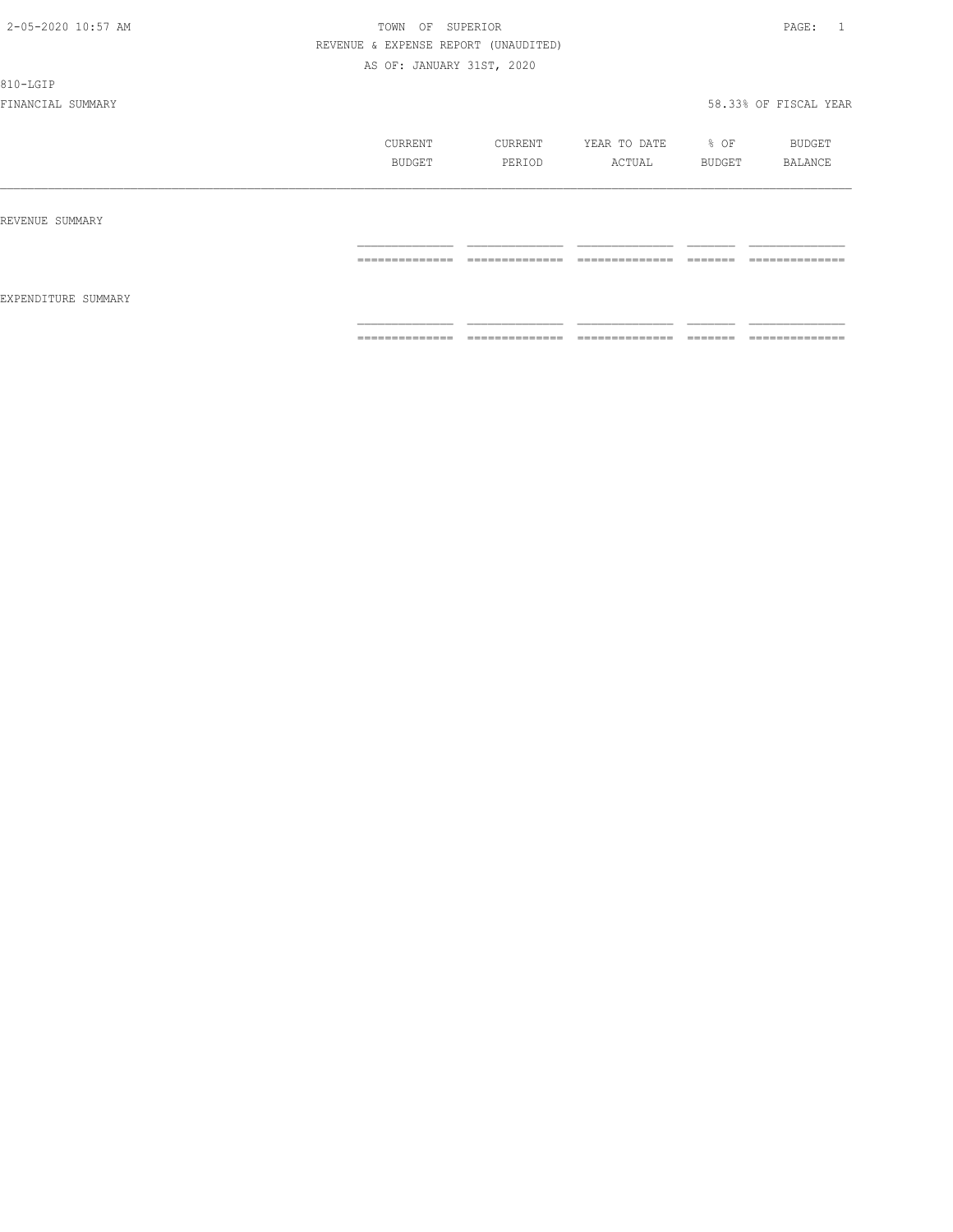#### 820-EXPLORERS

|                     | CURRENT<br>BUDGET   | CURRENT<br>PERIOD                 | YEAR TO DATE<br>ACTUAL             | % OF<br>BUDGET       | BUDGET<br>BALANCE                 |
|---------------------|---------------------|-----------------------------------|------------------------------------|----------------------|-----------------------------------|
| REVENUE SUMMARY     |                     | --------------                    | ---------------                    | --------             | --------------                    |
| EXPENDITURE SUMMARY | ==============      | .                                 | .                                  | _______              | .                                 |
|                     | --------------<br>. | --------------<br>_______________ | ---------------<br>_______________ | --------<br>________ | --------------<br>_______________ |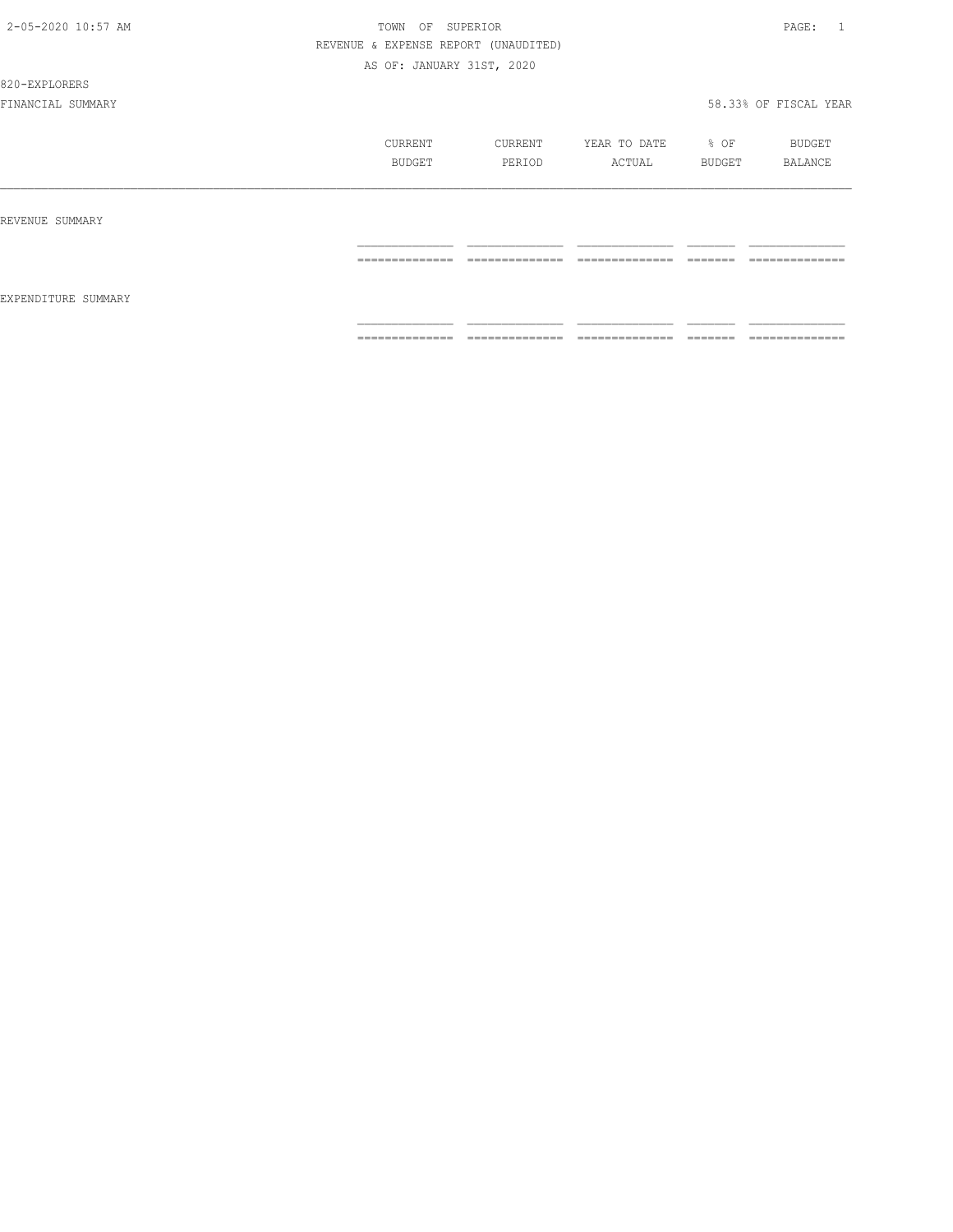|                                    | CURRENT<br><b>BUDGET</b> | CURRENT<br>PERIOD | YEAR TO DATE<br>ACTUAL | % OF<br>BUDGET | BUDGET<br>BALANCE           |
|------------------------------------|--------------------------|-------------------|------------------------|----------------|-----------------------------|
| REVENUE SUMMARY                    |                          |                   |                        |                |                             |
| NON-DEPARTMENTAL                   | 0.00                     | 0.00              |                        |                | 2,375.00 0.00 (2,375.00)    |
| TOTAL REVENUES                     | 0.00                     | 0.00              | 2,375.00               |                | $0.00$ ( $2,375.00$ )       |
| EXPENDITURE SUMMARY                |                          |                   |                        |                |                             |
| NON-DEPARTMENTAL                   | 0.00                     | 0.00              |                        |                | $1,800.43$ 0.00 ( 1,800.43) |
| TOTAL EXPENDITURES                 | 0.00                     | 0.00              |                        |                | $1,800.43$ 0.00 ( 1,800.43) |
| REVENUES OVER/(UNDER) EXPENDITURES | 0.00                     | 0.00              | 574.57                 |                | 574.57)                     |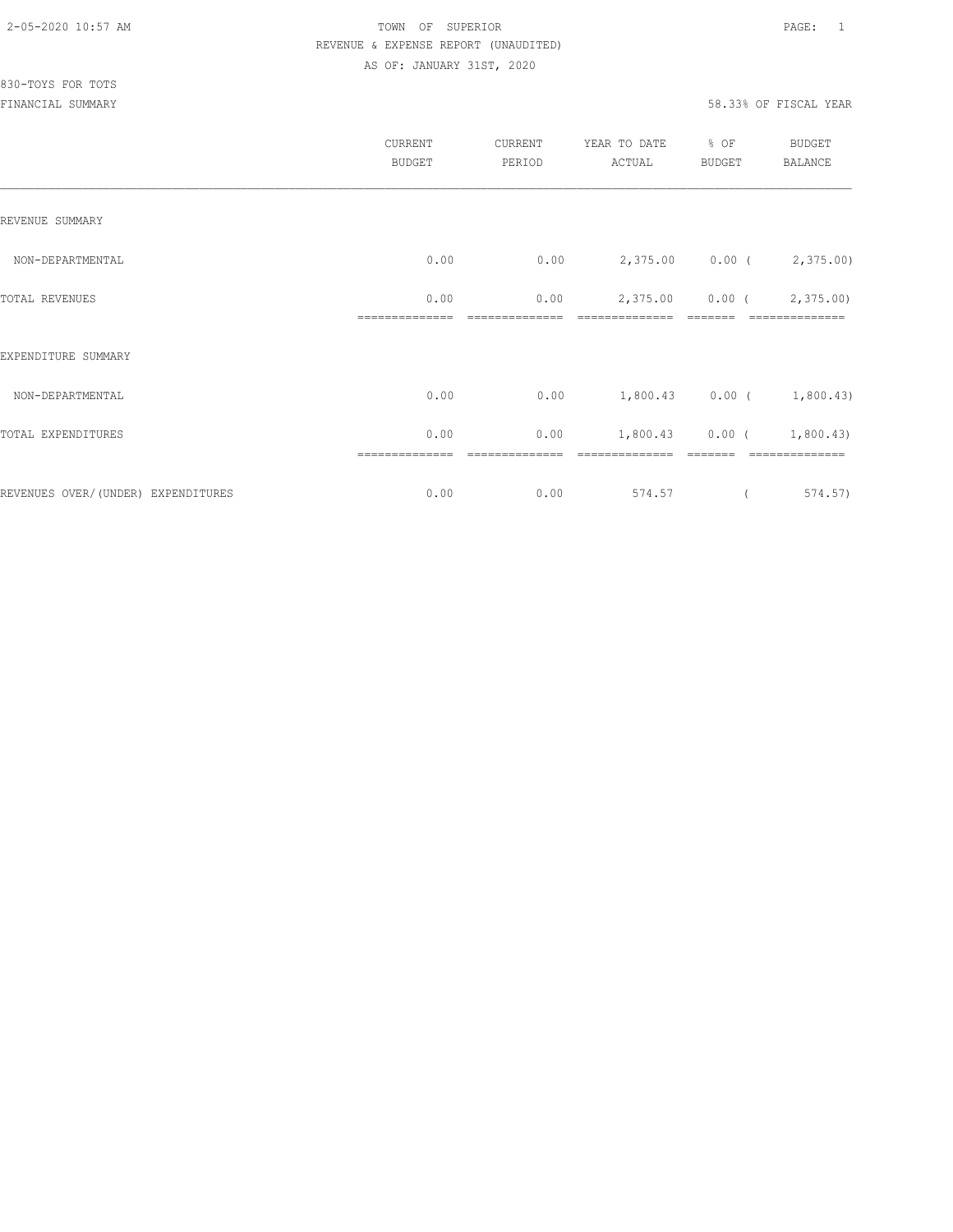# 840-GENERAL FIXED ASSETS

|                     | CURRENT<br>BUDGET                                                                                                                                                                                                                                                                                                                                                                                                                                                                            | CURRENT<br>PERIOD                                                                                                                                                                                                                                                                                                                                                                                                                                                                      | YEAR TO DATE<br>ACTUAL            | % OF<br>BUDGET                                                                                                                                                                                                                                                                                                                                                                                                                                                                                                                                                 | BUDGET<br>BALANCE                                                                                                                                                                                                                                                                                                                                                                                                                                                                            |
|---------------------|----------------------------------------------------------------------------------------------------------------------------------------------------------------------------------------------------------------------------------------------------------------------------------------------------------------------------------------------------------------------------------------------------------------------------------------------------------------------------------------------|----------------------------------------------------------------------------------------------------------------------------------------------------------------------------------------------------------------------------------------------------------------------------------------------------------------------------------------------------------------------------------------------------------------------------------------------------------------------------------------|-----------------------------------|----------------------------------------------------------------------------------------------------------------------------------------------------------------------------------------------------------------------------------------------------------------------------------------------------------------------------------------------------------------------------------------------------------------------------------------------------------------------------------------------------------------------------------------------------------------|----------------------------------------------------------------------------------------------------------------------------------------------------------------------------------------------------------------------------------------------------------------------------------------------------------------------------------------------------------------------------------------------------------------------------------------------------------------------------------------------|
| REVENUE SUMMARY     |                                                                                                                                                                                                                                                                                                                                                                                                                                                                                              |                                                                                                                                                                                                                                                                                                                                                                                                                                                                                        |                                   |                                                                                                                                                                                                                                                                                                                                                                                                                                                                                                                                                                |                                                                                                                                                                                                                                                                                                                                                                                                                                                                                              |
| EXPENDITURE SUMMARY | $\begin{array}{c} \multicolumn{2}{c} {\textbf{1}} & \multicolumn{2}{c} {\textbf{2}} & \multicolumn{2}{c} {\textbf{3}} & \multicolumn{2}{c} {\textbf{4}} \\ \multicolumn{2}{c} {\textbf{5}} & \multicolumn{2}{c} {\textbf{6}} & \multicolumn{2}{c} {\textbf{7}} & \multicolumn{2}{c} {\textbf{8}} & \multicolumn{2}{c} {\textbf{9}} \\ \multicolumn{2}{c} {\textbf{6}} & \multicolumn{2}{c} {\textbf{7}} & \multicolumn{2}{c} {\textbf{8}} & \multicolumn{2}{c} {\textbf{9}} & \multicolumn{$ | $\begin{array}{cccccccccc} \multicolumn{2}{c}{} & \multicolumn{2}{c}{} & \multicolumn{2}{c}{} & \multicolumn{2}{c}{} & \multicolumn{2}{c}{} & \multicolumn{2}{c}{} & \multicolumn{2}{c}{} & \multicolumn{2}{c}{} & \multicolumn{2}{c}{} & \multicolumn{2}{c}{} & \multicolumn{2}{c}{} & \multicolumn{2}{c}{} & \multicolumn{2}{c}{} & \multicolumn{2}{c}{} & \multicolumn{2}{c}{} & \multicolumn{2}{c}{} & \multicolumn{2}{c}{} & \multicolumn{2}{c}{} & \multicolumn{2}{c}{} & \mult$ | ______________<br>--------------- | $\begin{array}{c} \begin{array}{c} \begin{array}{c} \begin{array}{c} \begin{array}{c} \end{array}\\ \end{array}\\ \end{array} \end{array} \end{array} \end{array} \end{array} \end{array} \end{array} \begin{array}{c} \begin{array}{c} \begin{array}{c} \begin{array}{c} \end{array}\\ \end{array} \end{array} \end{array} \end{array} \begin{array}{c} \begin{array}{c} \begin{array}{c} \end{array}\\ \end{array} \end{array} \end{array} \end{array} \begin{array}{c} \begin{array}{c} \begin{array}{c} \end{array}\\ \end{array} \end{array} \end{array}$ | $\begin{array}{c} \multicolumn{2}{c} {\textbf{1}} & \multicolumn{2}{c} {\textbf{2}} & \multicolumn{2}{c} {\textbf{3}} & \multicolumn{2}{c} {\textbf{4}} \\ \multicolumn{2}{c} {\textbf{5}} & \multicolumn{2}{c} {\textbf{6}} & \multicolumn{2}{c} {\textbf{7}} & \multicolumn{2}{c} {\textbf{8}} & \multicolumn{2}{c} {\textbf{9}} \\ \multicolumn{2}{c} {\textbf{1}} & \multicolumn{2}{c} {\textbf{1}} & \multicolumn{2}{c} {\textbf{1}} & \multicolumn{2}{c} {\textbf{1}} & \multicolumn{$ |
|                     | ==============                                                                                                                                                                                                                                                                                                                                                                                                                                                                               | ==============                                                                                                                                                                                                                                                                                                                                                                                                                                                                         | ==============                    | -------                                                                                                                                                                                                                                                                                                                                                                                                                                                                                                                                                        | ==============                                                                                                                                                                                                                                                                                                                                                                                                                                                                               |